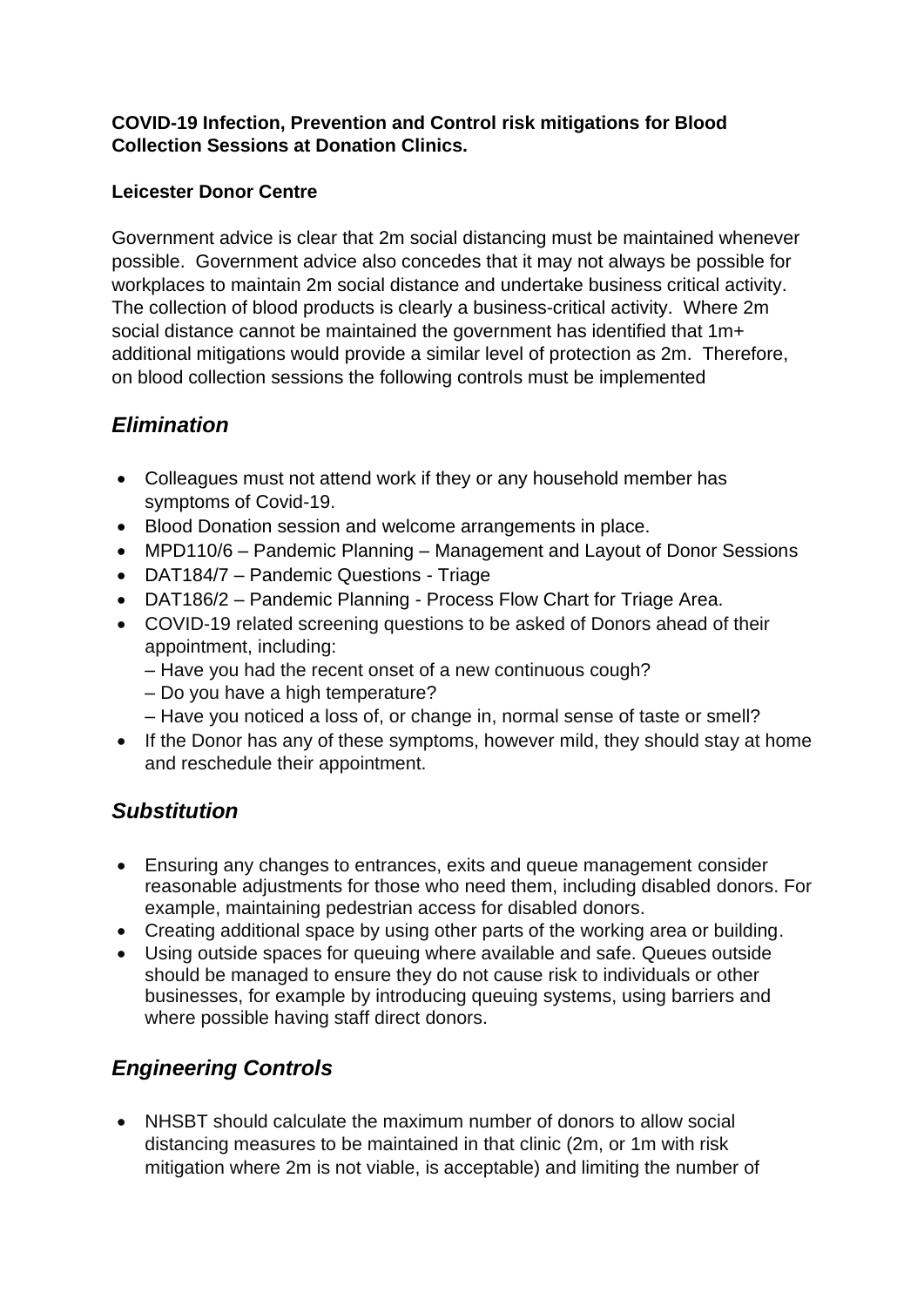appointments at any one time. Consider total floorspace as well as likely pinch points and busy areas.

All rooms used for non-clinical activities have signage clearly outlining the maximum capacity of the space if users are not wearing PPE

- Layout has been reviewed to maintain social distancing (2m, or 1m with risk mitigation where 2m is not viable, is acceptable) between donors attending simultaneously, ensuring there is enough spacing between donation chairs, this has involved the removal of beds to ensure space.
- Floor markings have been employed to help people comply with social distancing guidelines wherever possible (2m, or 1m with risk mitigation where 2m is not viable, is acceptable). particularly in donor interaction zones.
- 2m spacing maintained where possible between donor and colleague undertaking triage (there is an accepted, very short period when temperature is taken that distance is less than 1m)
- Maintaining social distancing in waiting areas when donors wait for their appointments. Chairs have been removed to force social distancing at 2 metres and if needed the lobby can be used as an overflow area, but this is a public, unheated space.
- Staff operating the refreshment area should use a sensible approach to maintain adverse events monitoring. This may include suspending use of the area and reverting to on bed refreshments if space is compromised by an unwell donor.
- Mealtimes arranged to enable staff to maintain 2m social distancing. This has included the use of non-clinical spaces for breaks.
- Daily brief or any other training to maintain 2m social distancing where practical. PPE must be worn whenever 2m cannot be implemented.
- Provide additional supervision to ensure these measures are always implemented.
- Self-Assessment for donors and visitors to ensure everyone who enters the donation session is well and has not had any recent illness.
- Keep the facilities well ventilated, for example by fixing doors and windows open where appropriate (non temperature controlled areas only).
- Minimising contact between different Donor Carers while caring for a donor.
- Reviewing working practices to minimise the duration of contact with the donor
- To enable good hand hygiene, hand sanitiser is available on entry to session where safe and practical.
- Donors, visitors and colleagues must sanitize their hands/use alcohol hand rub (hand sanitizing gel) before entering the session environment.
- Suitable handwashing facilities including running water, liquid soap and paper towels
- Increased visible hand hygiene using soap and water or hand sanitiser
- Increased regular and visible cleaning of frequently touched surfaces
- Increased regular cleaning of ICT and communication devices
- Minimising how frequently equipment is shared between Donor Carers, frequently cleaning between use and assigning to an individual where possible.
- Providing more waste facilities and more frequent rubbish clearance.
- Avoid touching the face, particularly mouth, nose and eyes.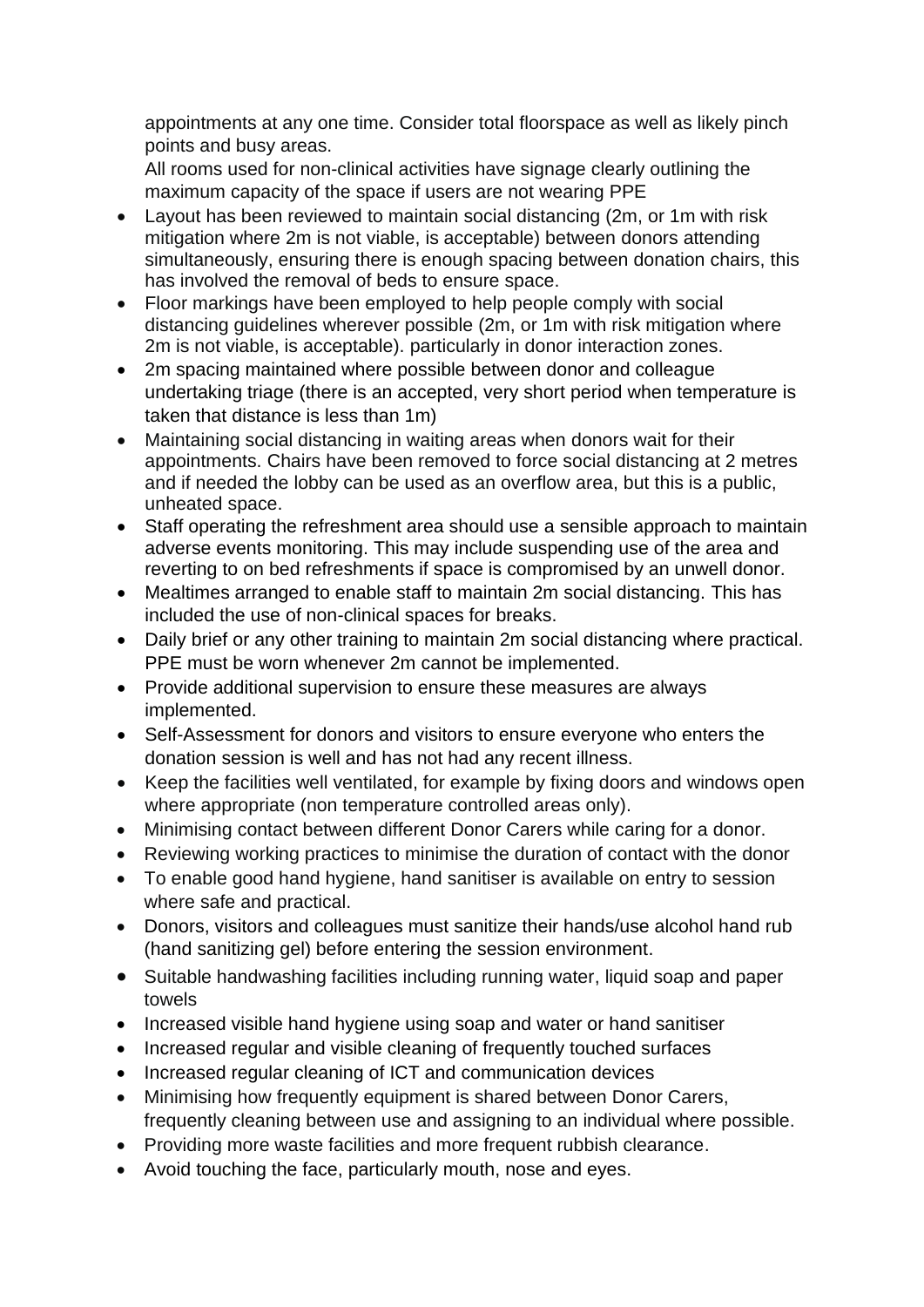• Cover mouth and nose with a tissue or your sleeve (not your hands) when coughing or sneezing and put used tissues in nearest bin immediately, which may be clinical waste, then wash/sanitise hands.

# *Administrative controls*

- Leicester donor centre is operating a 'donors only' policy. Donors are advised that they must attend on their own including not bring children to session due to space restrictions.
- Asking donors to arrive at the scheduled time of their appointment. Donors who are early for their appointments may be asked to return closer to their booked time.
- Using signs and posters to build awareness of good handwashing technique, the need to increase handwashing frequency, to avoid touching your face, and to cough or sneeze into a tissue which is binned safely
- Providing clear guidance on expected donor behaviours, social distancing and hygiene to people before arrival, when scheduling their appointment, and on arrival, for example, with signage and visual aids. Explaining to donors that failure to observe safety measures will result in services not being provided.
- Providing written or spoken communication of the latest guidelines to both colleagues and donors inside and outside the premises. We should display posters or information setting out how donors should behave on session to keep everyone safe.
- Considering the particular needs of those with protected characteristics, such as those who are hearing or visually impaired – clear masks are available and text to speech apps have also been approved for use. Due to limited availability of clear masks, when clear masks are used the donor carer stays with the donor for the duration of the donation to minimise PPE wastage.
- Ensuring latest guidelines are visible and available Comms folder available for all staff to review in the break room.
- Informing donors that they should be prepared to remove face coverings if asked to do so by staff for the purpose of identification, to have refreshments/fluids or if experiencing an adverse event.

# *Personal Protective Equipment*

- Donors must always wear a suitable face covering during the donation process which must cover their nose and mouth. Where the donor is required to remove the face covering 2m social distance rules must be applied.
- Face covering will be provided to donors who attend session without one, or who attend wearing an unsuitable covering (such as a face shield). Donors who are unable to wear a face covering will be advised that they cannot attend the session and should self-defer until such time that face coverings are no longer required.
- In the donation environment donor carers / nurse will be in close contact with a number of donors without being able to carry out social distancing. In normal circumstances, these donors will be healthy. As an additional risk reduction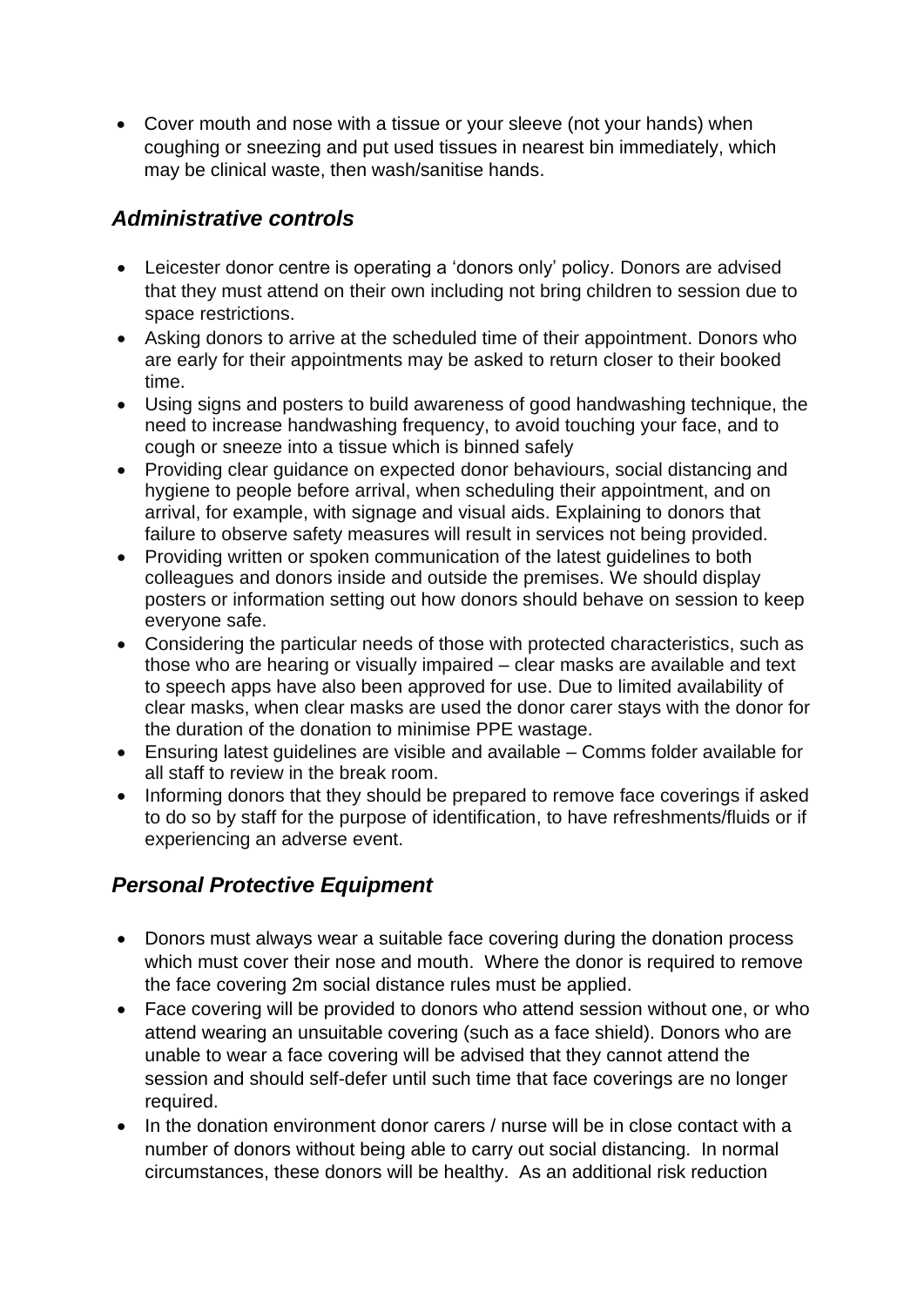measure and to reassure colleagues, the use of fluid repellent surgical face masks for front line colleagues is being implemented. This is a precautionary measure. The wearing of NHSBT issued masks is mandatory whilst carrying out session activities including whilst traveling in a NHSBT vehicle (or private vehicle with more than 1 occupant) during the load and unload of vehicles, at welcome, when working on session, when using office spaces if occupied by multiple persons and during breaks if 2m social distance cannot be maintained.

- All donor carers and nurses are trained in how to wear, use and remove masks and training package to include information on the hazard, risk and controls is available for reference. Training has also been provided on how to remove the mask from an unwell donor.
- Dispose of all used masks in clinical waste.
- If there are any shortages of masks, provide to individuals carrying out:
	- screening, and
	- venepuncture, and
	- the nurse.

as these roles cannot maintain social distancing.

- If supply totally interrupted the level of risk is still low due to other control measures in place.
- The wearing of surgical face masks does not reduce the need for hand hygiene and colleagues do not attend work if they or any household member has symptoms of Covid-19.
- Wearing personal protective equipment (PPE) in warm/hot environments increases the risk of heat stress. This occurs when the body is unable to cool itself enough to maintain a healthy temperature. Heat stress can cause heat exhaustion and lead to heat stroke if the person is unable to cool down.
- Measures to control the temperature of clinical environments and enable staff to make behavioural adaptations to stay cool and well hydrated should be made. Staff may require more frequent breaks and the frequency of PPE changes may increase, with a resulting increase in demand. If there are shortages of masks then provide available masks to individuals carrying out: - screening, and venepuncture, and - the nurse. As these roles cannot maintain social distancing. If the supply is totally interrupted the level of risk is still low due to other control measures in place.
- Staff working in warm/hot conditions should follow the advice:
	- Take regular breaks if possible, find somewhere cool if you can.
	- Make sure you are well hydrated (checking your urine is an easy way of keeping an eye on your hydration levels – dark or strong-smelling urine is a sign that you should drink more fluids).
	- Be aware of the signs and symptoms of heat stress and dehydration (thirst, dry mouth, dark or strong-smelling urine, urinating infrequently or in small amounts, inability to concentrate, muscle cramps, fainting). Don't wait until you start to feel unwell before you take a break.
	- Use a buddy system with your team to look out for the signs of heat stress (eg confusion, looking pale or clammy, fast breathing) in each other.